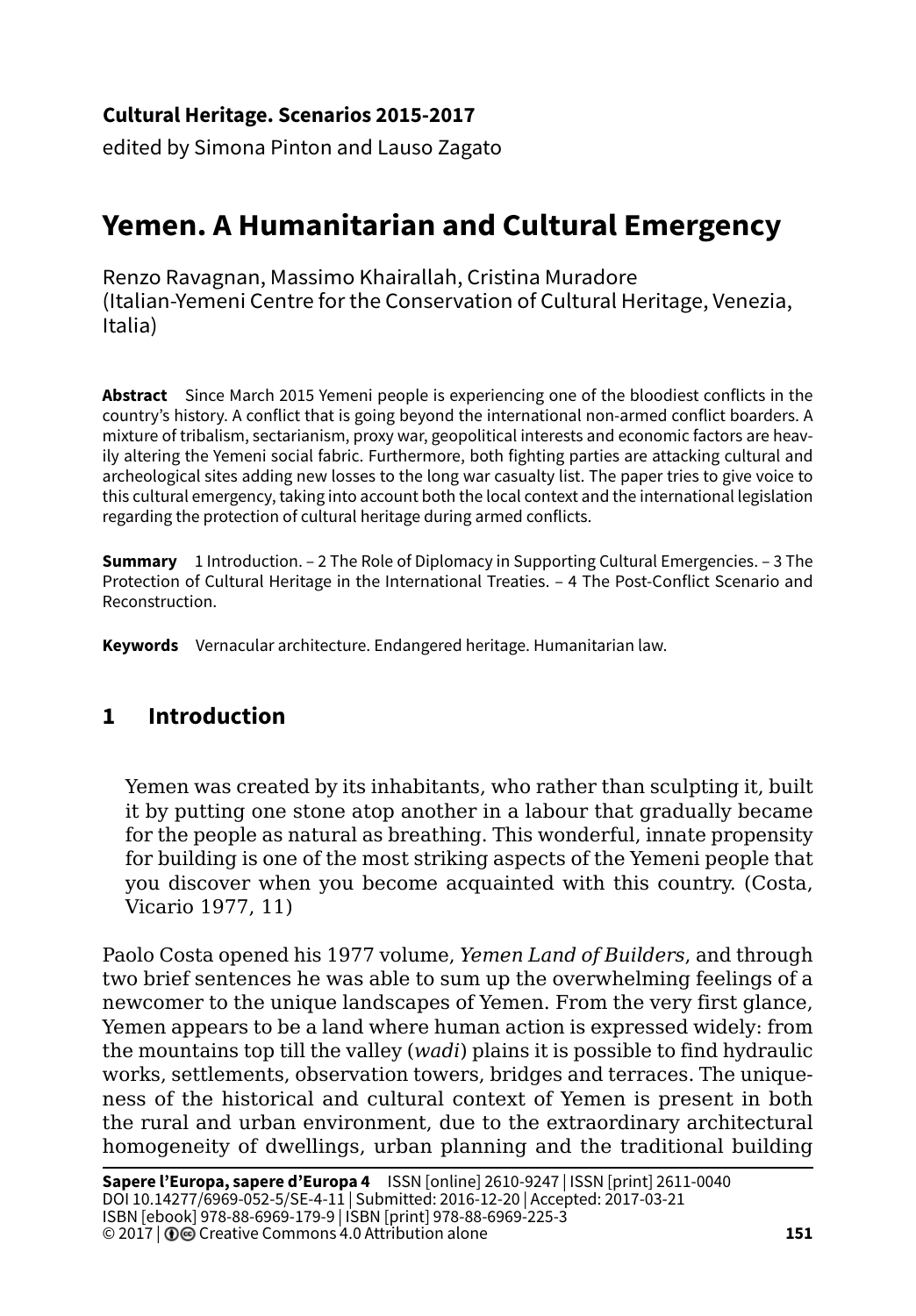techniques, at least until the arrival of modern building techniques and materials such as reinforced concrete (Nicoletti 1985, 31).

The cities and the villages were constructed in the most defendable areas and their urban assets reflect the land they are lying on, whether along coastal plains or high mountain slopes. The great variety of these settlements are dependent on the geomorphological characteristics of the specific Yemeni region and, in turn, these become a part of the common sense of cultural belonging. Thus, the unique building and urban planning tradition led the country to develop settlements with distinct historic and architectural traits that were refined through development. Until just a few decades ago, Yemen had not opened up to the new socio-economic practices introduced by industrialisation and globalisation, and therefore its architectural features are well-preserved.

When dealing with the tangible and intangible architectural heritage of Yemen, the country's domestic architecture is inevitably described as an extraordinary example of 'spontaneous' or 'vernacular' architecture, which, according to the definition given by Bernard Rudofsky,**<sup>1</sup>** are creations of mankind that cannot be related to an individual architect or planner, but are the product of the design skills and tradition of a people. Paolo Costa identified these features in Yemeni architecture.

In Yemen, there are two main housing typologies: the first type is the 'tower-house' or 'multi-story house' predominant in the central highlands and north-eastern lowlands, while the second typology, horizontal dwellings, made of different units enclosed by a wall and united by open yards that integrate the domestic space, is prevalent along the coastal plain.

The architectural features of Yemen are not only identifiable in housing but also appear in the urban layout of ancient cities, which share similar elements with other Arab world's medinas, despite the prolonged Yemeni isolation. These fundamental components of the urban setting are: surrounding walls interrupted by monumental gates; the *suq*, a central market divided into sectors; worship places; the *bustan*; the *ḥammam*; and the *samsara* (or caravanserai), which provided lodgings for merchants and their animals. The Friday mosque and the *suq* are the core of the social life of each settlement and have been the most important elements of Middle Eastern cities since the early years of Islam. These urban centres are the personification of the cultural identity of Yemen and are embodied by domestic buildings, monuments and social practices, from craftsmanship to conviviality. As Lewcock (1986, 135-6) points out in his work *The old walled city of Ṣanaʽa̕,*

**<sup>1</sup>** Bernard Rudofsky (1905-88) was a Moravian-born American writer, architect, collector, teacher, designer, and social historian. He is quoted here for his 1964 work *Architecture Without Architects. A Short Introduction to Non-pedigreed-architecture*, where he provides a demonstration of the artistic, functional, and cultural richness of vernacular architecture.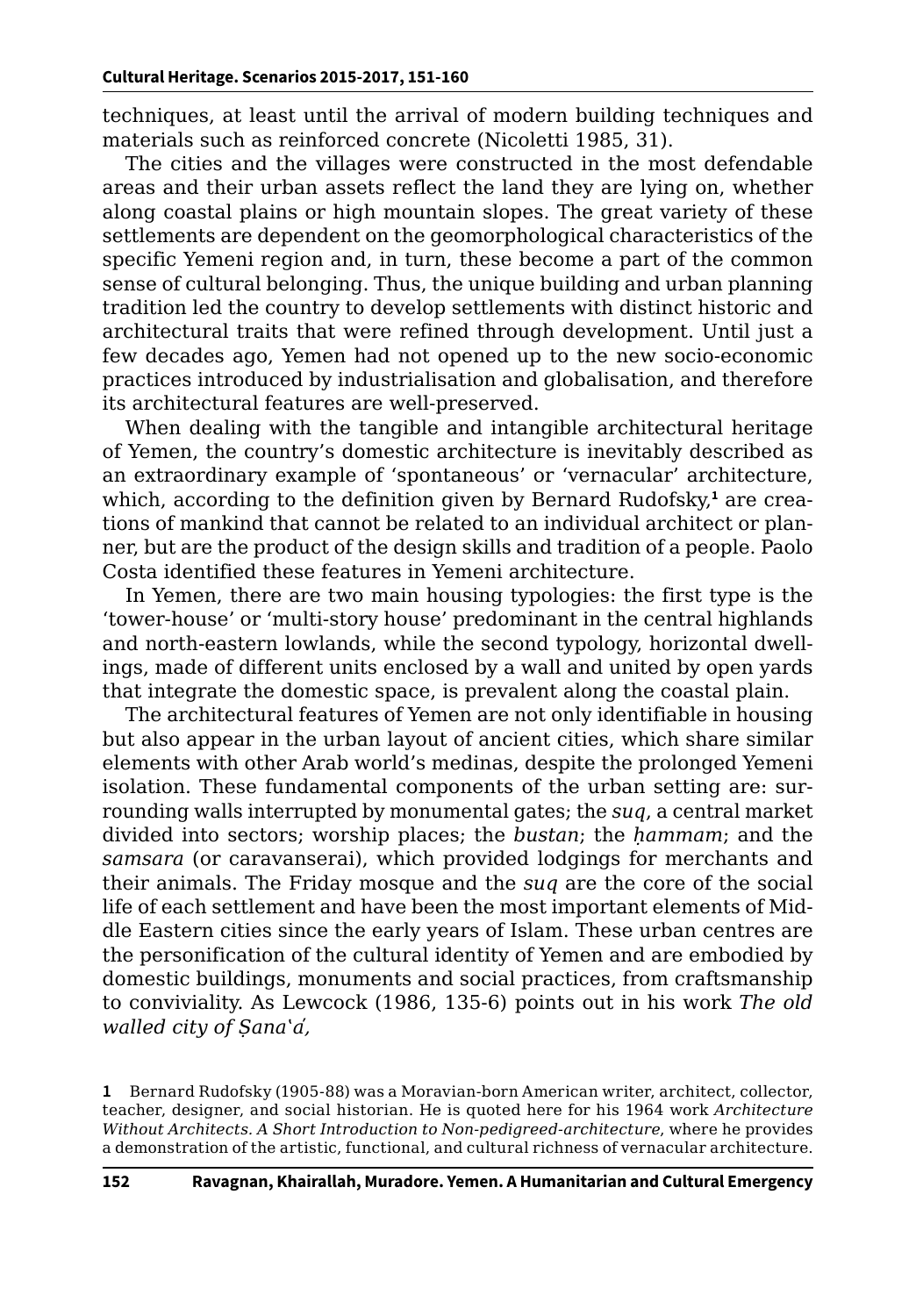the character of an historic urban centre is as much defined by its social, commercial and artisanal practices as it is by its buildings alone.

Starting from the end of the 1950s, a large portion of the Yemeni population travelled to the Gulf States (Saudi Arabia, Qatar, United Arab Emirates, Kuwait, Oman, Bahrain) in search of work, but many returned to Yemen during the oil crisis of the 1990s. Those employed as unskilled workers in the oil-boom yards had difficulty in adapting to the traditional building techniques of their country of origin (Dresch 2000, 152). Thus, in a land 'without architects,' traditional building techniques shaped the living spaces of the entire nation, keeping rural areas authentic and intact, while urban areas bumped up against modern materials such as reinforced concrete.

In this context, it is the duty of local institutions and the international community to retain these building traditions and prevent the loss of an important component of the Yemeni cultural identity. The promotion and the transmission of traditional building techniques has proven vital to the preservation of the authenticity and the charm of Yemen's historic centers. Such actions can generate sustainable microeconomic systems, creating new opportunities in a context affected by poverty, unemployment and years of armed conflict. In recent years, national and international measures have helped to safeguard this ancient heritage by restoring Yemeni monuments and have helped to raise awareness of the issue of cultural heritage, primarily among Yemen's young people, who have been involved in various cultural cooperation projects. Yemeni institutions are not exempt from the lessons learned in fieldwork, particularly the importance of combining the enhancement of tangible and intangible heritage; this should be the cornerstone of future initiatives.

# **2 The Role of Diplomacy in Supporting Cultural Emergencies**

Conditions have deteriorated during the past two years because of the humanitarian crisis and the ongoing conflict, which began in March 2015 with the launch of *Decisive Storm*, a military campaign headed by Saudi Arabia. After months of ground fighting and air strikes, the country is on the edge of bankruptcy and famine.**<sup>2</sup>** The issue of cultural heritage has been marginalised from the political agenda and the few national institutions carrying out safeguarding projects have either shut down or lack

**2** <https://www.unocha.org/yemen/high-level-pledging-event> (2017-12-15).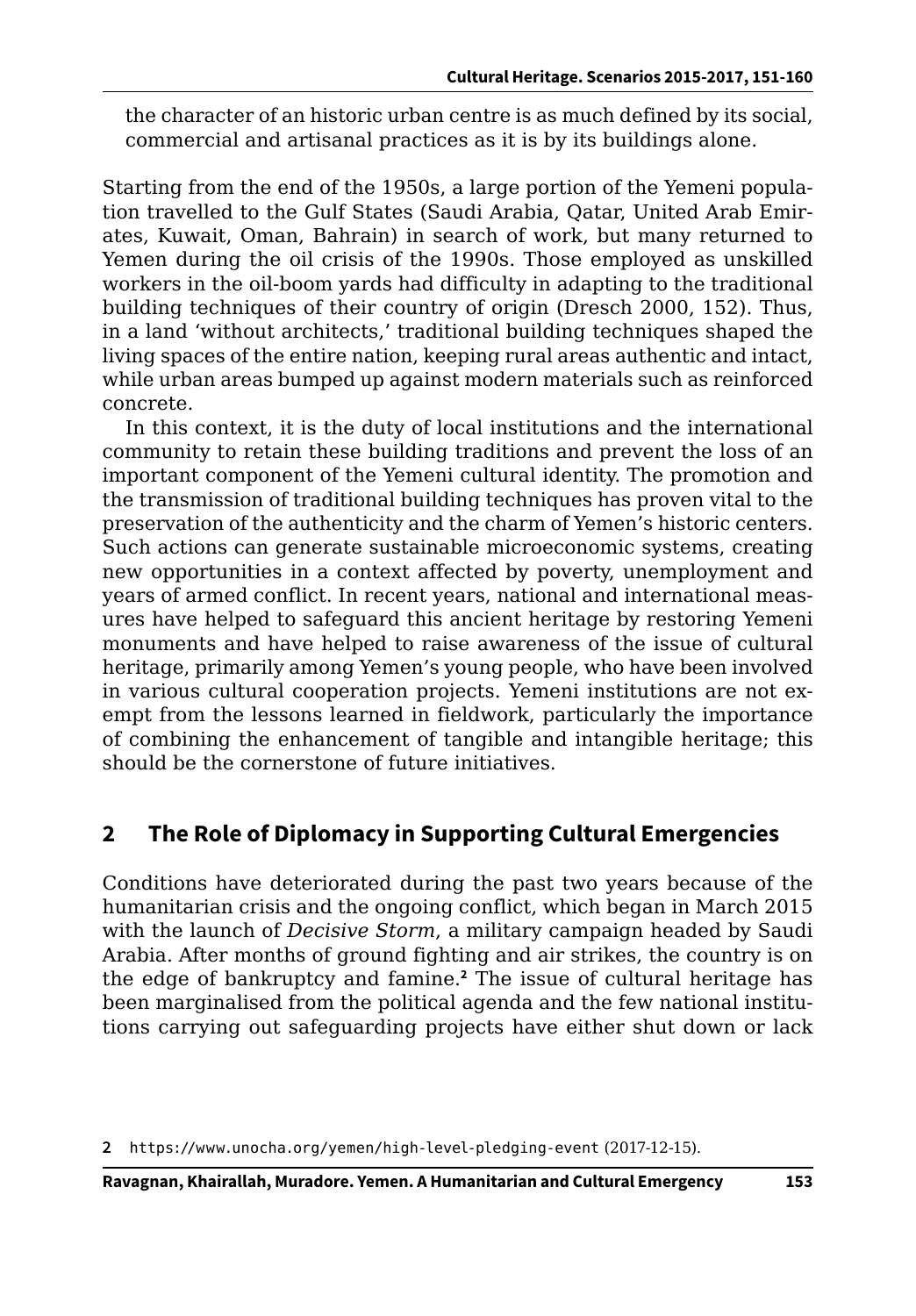resources.**<sup>3</sup>** Furthermore, both the Saudi coalition and the Houthi militias have attacked cultural and archeological sites in different locations of the country, adding new losses to the already lengthy list of casualties. Bombing the Old City of Sana'a̕, a WHL site since 1986, is viewed by many as an attack on the country's pride as there were no military targets there.**<sup>4</sup>** Of the attacks against heritage sites, targets include symbols of the rich cultural and historical past of Yemen including Marib Dam, Dhamar Museum (which contains ancient South Arabian inscriptions) al-Qahira citadel in Ta'izz, the old city of Sa'da and the archeological excavations of Sirwah and Baraqish. Striking monuments, museums, and places of worship is a crime and moreover a crude attempt to wipe out the traces of an ancient cultural identity that are protected by international treaties.

Recent figures report that Yemen now has more than 18 million people in need of humanitarian aid with over one million children heavily malnourished and more than two million people displaced.**<sup>5</sup>** Streets, bridges, schools, hospitals and other civilian areas were targeted and have left the majority of the population facing enormous difficulties in getting medical assistance. And not only are the Yemeni people under constant attack, but also the heritage sites, artefacts and historic centres.

In the current conflict there is a mixture of tribalism, sectarianism, proxy war and economic factors significantly altering the social fabric of Yemen. Saudi geopolitical interests are at odds with those of Tehran. The former president Ali Abdallah Saleh is supporting the Houthis to remain in the political arena alongside his son, Ahmad Ali, while AQAP and the ISIL are fighting against the Houthis to gain more support in what is a strategic country. A climate of terror is breaking down a long history of coexistence among the different religious communities as previously absent Sunni-Shiite narrative creeps into how the war is being described (Baron, al-Muslimi 2016). Atiaf al-Wazir was one of the first blogger and activist how openly denounced

**3** The SFD is a Yemeni independent institution that supports development opportunities through improving access to basic services, enhancing economic opportunities and reducing the vulnerability of the poor as well as building capacities at national level, including local authorities and community structures. Its funding comes from the WB, the AFESD, the Islamic Development Bank and other agencies. In the last years, the 4.7% of its resources have been addressed to conservation projects but now, its CH Unit remained with only few officers and no means.

**4** Many articles were issued soon after the first attack on the Old City of Sana'a̕. Here we are reporting some examples: [https://committeeforculturalpolicy.org/old-city-of](https://committeeforculturalpolicy.org/old-city-of-sanaa-in-yemen-damaged-by-bombing/)[sanaa-in-yemen-damaged-by-bombing/](https://committeeforculturalpolicy.org/old-city-of-sanaa-in-yemen-damaged-by-bombing/) (2017-12-15); [https://www.theguardian.com/world/]( https://www.theguardian.com/world/gallery/2015/jun/12/old-town-of-sanaa-after-airstrikes-and-before-in-pictures) [gallery/2015/jun/12/old-town-of-sanaa-after-airstrikes-and-before-in-pictures]( https://www.theguardian.com/world/gallery/2015/jun/12/old-town-of-sanaa-after-airstrikes-and-before-in-pictures) (2017- 12-15); [http://www.telegraph.co.uk/travel/destinations/middle-east/yemen/articles/](http://www.telegraph.co.uk/travel/destinations/middle-east/yemen/articles/Yemen-the-Unesco-heritage-slowly-being-destroyed/ ) [Yemen-the-Unesco-heritage-slowly-being-destroyed/](http://www.telegraph.co.uk/travel/destinations/middle-east/yemen/articles/Yemen-the-Unesco-heritage-slowly-being-destroyed/ ) (2017-12-15).

**5** Ref. UN OCHA *Yemen: humanitarian needs overview 2017*. [http://reliefweb.int/sites/](http://reliefweb.int/sites/reliefweb.int/files/resources/YEMEN%202017%20HNO_Final.pdf ) [reliefweb.int/files/resources/YEMEN%202017%20HNO\\_Final.pdf](http://reliefweb.int/sites/reliefweb.int/files/resources/YEMEN%202017%20HNO_Final.pdf ) (2017-07-4).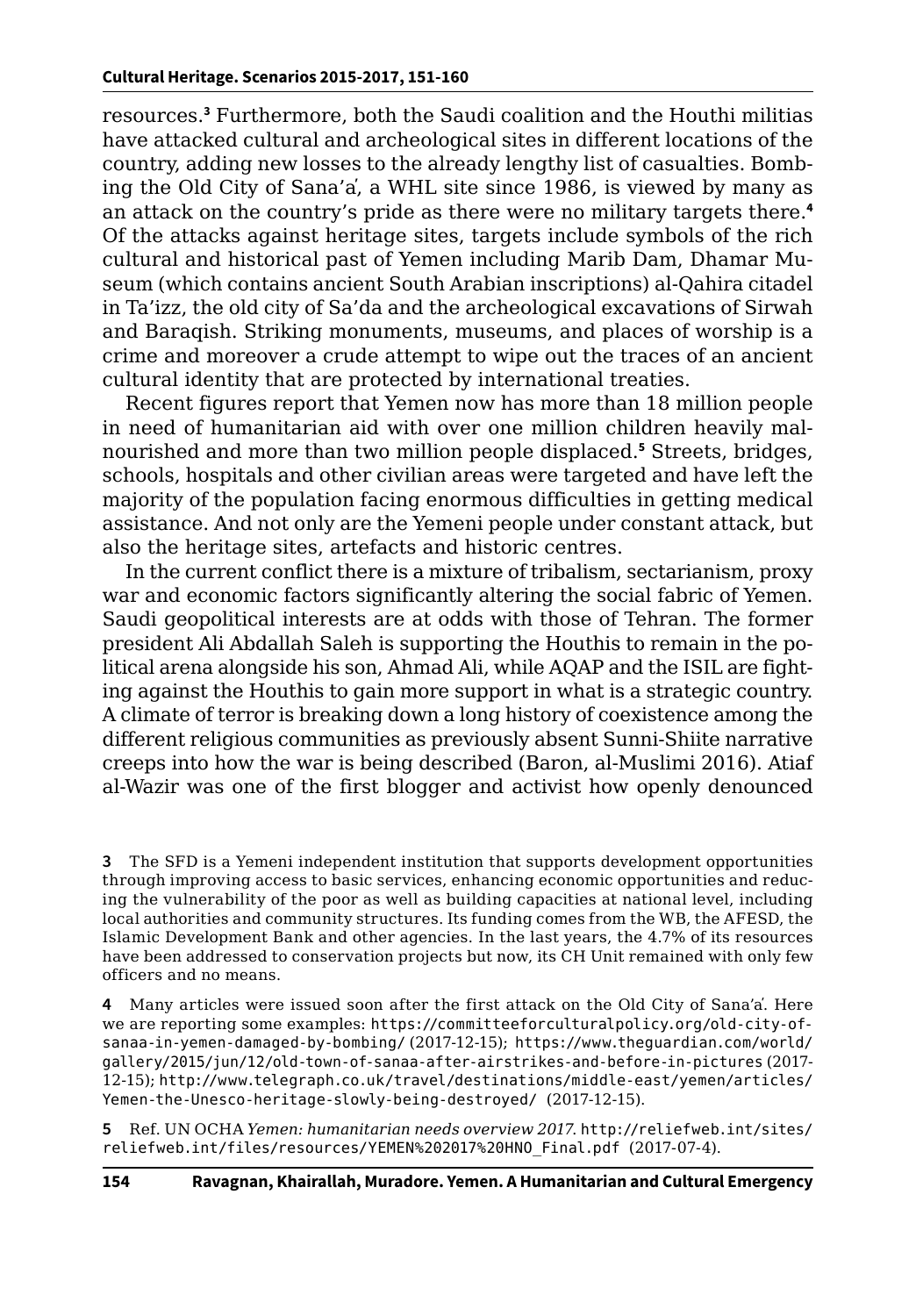this phenomenon even before the war had begun. In her blog *Woman from Yemen* she described in many different ways how Yemeni people is affected by this narrative.<sup>6</sup> As the conflict drags on, mounting civilian casualties and a worsening humanitarian crisis have led human rights activists to call for an investigation into human rights violations committed by all sides. UN agencies and NGOs have unsuccessfully called on both parties to avoid targeting civilian infrastructures and to respect humanitarian truces.

The UN SC has not condemned the Saudi military intervention in Yemen nor advised any of its members to withdraw logistical support for the coalition. In addition, the GCC proves to be too compromised to act as a mediator. The only solution proposed thus far was in 2014, during the National Dialogue Conference in collaboration with the UN Special Envoy Jamal Benomar is the creation of a federal system for the country divided into six regions to ensure a stable balance between the calls for independence and autonomy of the northern regions from the southern and allowing the Houthis to gain a place inside the new government.**<sup>7</sup>** However, until the parties to the conflict give up their self-interested goals, peace talks are unlikely to produce concrete results and fighting will continue on the ground and the country will collapse.

## **3 The Protection of Cultural Heritage in the International Treaties**

The concept of CH, reconsidered during the 1972 UNESCO Convention, facilitated the creation of an international cooperation system for the conservation, protection and valorization of cultural properties and natural sites, the value of which is universally recognized. UNESCO introduced the 2003 Convention in October 2003, which was ratified by 134 States. The adoption of the Convention became a milestone in the evolution of international policies for promoting cultural diversity as the international community recognised, for the first time, the need to support cultural manifestations and expressions through a legal and programmatic framework. While fragile, ICH is an important factor in maintaining cultural diversity in the face of growing globalization. Therefore, it is essential that member states take action to protect ICH, draft inventories, adopt legal measures and promote awareness in cooperation with all national, regional and international actors (art. 19(2)).

**6** [http://womanfromyemen.blogspot.it/](http://womanfromyemen.blogspot.it/ ) (2017-12-15).

**<sup>7</sup>** <http://www.merip.org/two-resolutions-draft-constitution-late-developments> (2017- 12-15).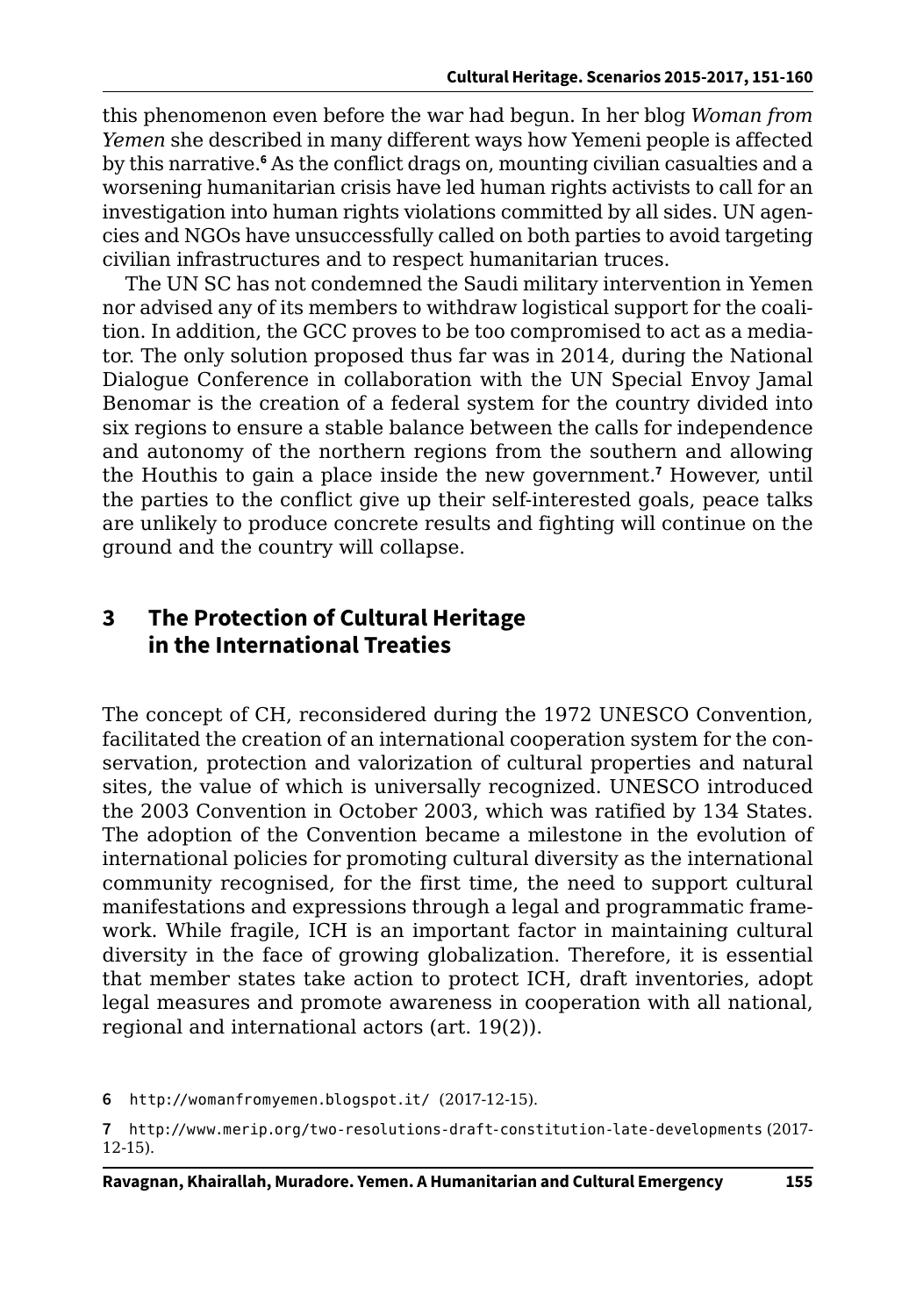With such conventions, and more specifically the 1954 Hague Convention, the protection of CH became the legal responsibility of the international community. The prologue to this convention specifies that "damage to cultural property belonging to any people whatsoever means damage to the cultural heritage of all mankind, since each people makes its contribution to the culture of the world". Art. 1 of the Convention defines the term 'cultural property' as "movable or immovable property of great importance to the cultural heritage of every people, such as monuments of architecture, art or history, whether religious or secular; archaeological sites; groups of buildings which, as a whole, are of historical or artistic interest; works of art; manuscripts, books and other objects of artistic, historical or archaeological interest; as well as scientific collections and important collections of books or archives or of reproductions of the property defined above". It broadens the definition by adding that "centers containing monuments" are also cultural property.

Yemen ratified the 1954 Hague Convention when it was first introduced and in 1971 was the turn of Saudi Arabia. Both states are also signatories of the other UNESCO Conventions for the protection/safeguarding of CH and of international treaties for the protection of human rights. Yet, the events occurred in the first half of 2015 demonstrate that both States are seriously negligent of the international obligations they are bound to. If the conflict is legally considered as a non-international armed conflict, then warring parties are obliged to "apply as, a minimum, the provisions which relate to respect for cultural property" (art. 19(1)). This means:

Respecting cultural property situated within their own territory as well as within the territory of other High Contracting Parties by refraining from any use of the property and its immediate surroundings or of the appliances in use for its protection for purposes which are likely to expose it to destruction or damage in the event of armed conflict; and by refraining from any act of hostility, directed against such property.  $(art. 4(1))$ 

Undertaking to prohibit, prevent and, if necessary, put a stop to any form of theft, pillage or misappropriation of, and any acts of vandalism directed against, cultural property. (art. 3(3))

#### And again

no high contracting party may evade the obligations incumbent upon it under the present Article, in respect of another High Contracting Party, by reason of the fact that the latter has not applied the measures of safeguard referred to in Article 3. (art. 4(5))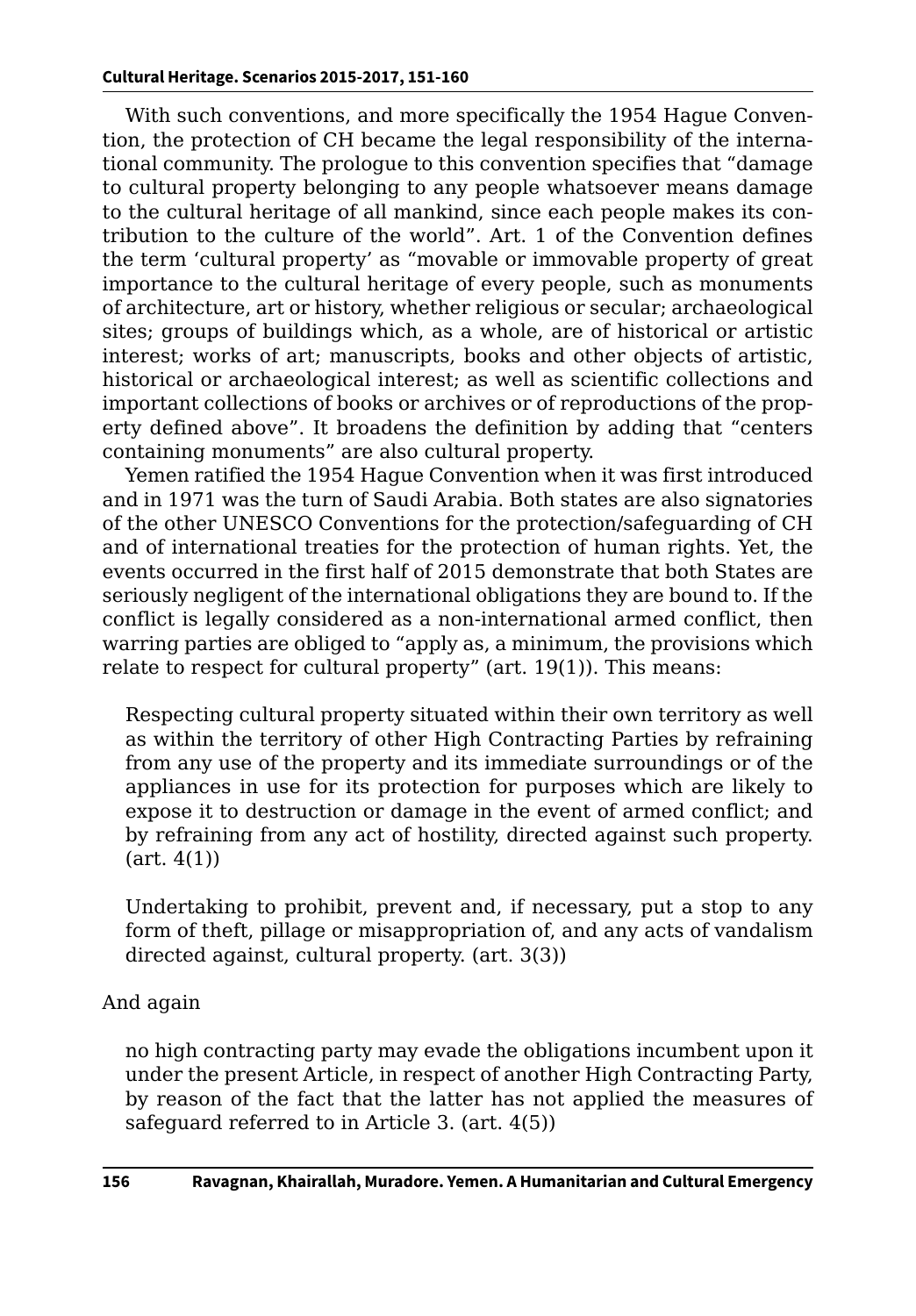However, these obligations have never been considered by the warring parties in Yemen, even after appeals launched by UNESCO General Director Irina Bokova, who warned all parties involved in the conflict to refrain from targeting the country's unique cultural heritage and using heritage sites for military purposes.**<sup>8</sup>**

UNESCO provided both the Saudi coalition and Houthis with a list of heritage sites and their geographical coordinates to prevent new air strikes. In addition, in July 2015, UNESCO called for an expert meeting that brought together national and international professionals to discuss an Action Plan for the safeguarding of cultural heritage in Yemen.**<sup>9</sup>** Then in April 2016, UNESCO and ten leading global museums came together to raise international awareness of the richness of Yemen's culture and history through the *#Unite4Heritage* Campaign. An example of this awareness-raising initiative is Yemen's participation (for the first time) at the *15th International Architecture Exhibition of Venice*, where a joint Dutch and Italian effort set up the national Yemeni pavilion to celebrate Yemeni building tradition. Despite these efforts, a well-defined legal framework and UNESCO appeals, it appears that the international community does not value humanitarian law when geopolitical interests and partisan rivalries are at stake.**<sup>10</sup>**

However, in a significant move backing the relevant conventions in 2015, the ICC opened its first war crimes trial against Ahmaq al-Faqi al-Mahdi, a jihadi leader accused of demolishing ancient mausoleums in Timbuktu. The ICC condemned him on the 27 of September 2016 after having considered for the first time in its history, a case that treats the destruction of cultural heritage as a war crime.**<sup>11</sup>** This can be considered a positive sign for future possible prosecutions relating to current conflicts in the Arab world, including Yemen.

# **4 The Post-Conflict Scenario and Reconstruction**

In August 2013, the Yemeni Government adopted Law no. 16, which was created to control conservation of cities, areas and sites of historical interest

**8** <http://whc.unesco.org/en/news/1278/> (2017-12-15) and [http://whc.unesco.org/en/](http://whc.unesco.org/en/news/1450/) [news/1450/](http://whc.unesco.org/en/news/1450/) (2017-12-15).

**9** <http://whc.unesco.org/en/news/1325/> and [http://www.unesco.org/new/en/doha/](http://www.unesco.org/new/en/doha/about-this-office/single-view/news/safeguarding_yemens_cultural_heritage/) [about-this-office/single-view/news/safeguarding\\_yemens\\_cultural\\_heritage/](http://www.unesco.org/new/en/doha/about-this-office/single-view/news/safeguarding_yemens_cultural_heritage/) (2017- 12-15).

**10** An example of humanitarian law breaking is the open violation of the principle of proportionality when targeting civilian objects deliberately.

**11** All the information regarding Al-Mahdi case can be gathered from the ICC website: <https://www.icc-cpi.int/mali/al-mahdi#> (2017-12-15).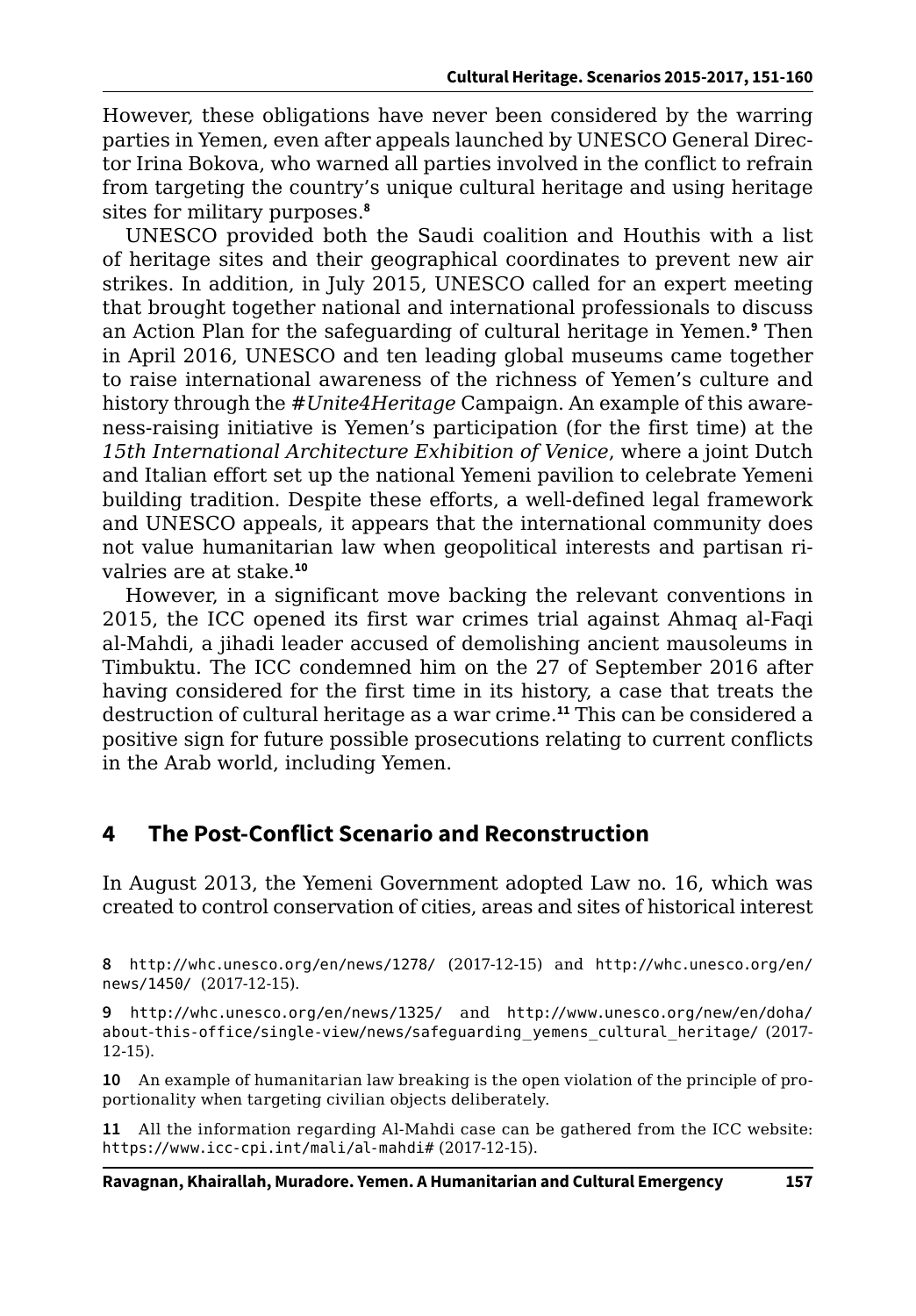of the entire country. This legislation came about from the growing awareness, among both the ruling class and the citizens, regarding the need to safeguard the cultural, architectural and artistic heritage of the *Arabia Felix*.

The ancient tower houses of Sana'a̕ (or Shibam) and the stone villages of Yemen's mountains continue to fascinate us with their beauty and their complexity. Their architecture has its foundation in the buildings' craftsmanship. The building materials, humble and perishable, are primarily of natural origin; and so these incredible architectures require continuous maintenance. Therefore, it is imperative to implement new tools, including legislative, that allow for fast and effective interventions that are urgently needed. And, once a more lasting peace agreement is reached, it will be necessary to set up a national programme to address the cultural emergencies left by the conflict, following international restoration standards.

Thus, it will be important to:

- reinstate and specify management guidelines for both professionals and institutions, following Law no. 16;
- conserve the traditional building techniques as they are the only tools to preserve and respect the buildings themselves while integrating advances in modern technology;
- promote the local workforce, who is the custodian of a millenary tradition at risk of extinction. (Such a tradition has to be recognised, enhanced and transmitted to the new generations of artisans through specific professional trainings).

To carry out these steps it is imperative that the international community and the Yemeni government provide financing for the conservation of cultural properties as part of an emergency fund, created for first aid interventions of the heritage sites and historic centres. This economic aspect should be combined with an operational model to aid urban recovery, including the creation of an independent body entrusted with the supervision of these works.

The concept of urban heritage is well recognised in the culture of the restoration. Urban heritage is not just individual buildings or monuments, but rather individual buildings and monuments placed in a specific context. Examples of some Italian historical centres abandoned by their inhabitants because of poor planning, problems of mobility and the absence of essential facilities leads us to realise that we must be practical and work on a case by case basis. If we want life in Sana'a̕, Shibam, Zabid and other historic centres to continue, there is a need for a clear and unified vision to follow, broad-spectrum planning, qualified staff and appropriate legislation to regulate the activities. All this should be combined with the respect for the country's beauty, history, constructive traditions, spirit of the community, morphology, scenery and vision.

A conservation methodology that could be applied in this context is the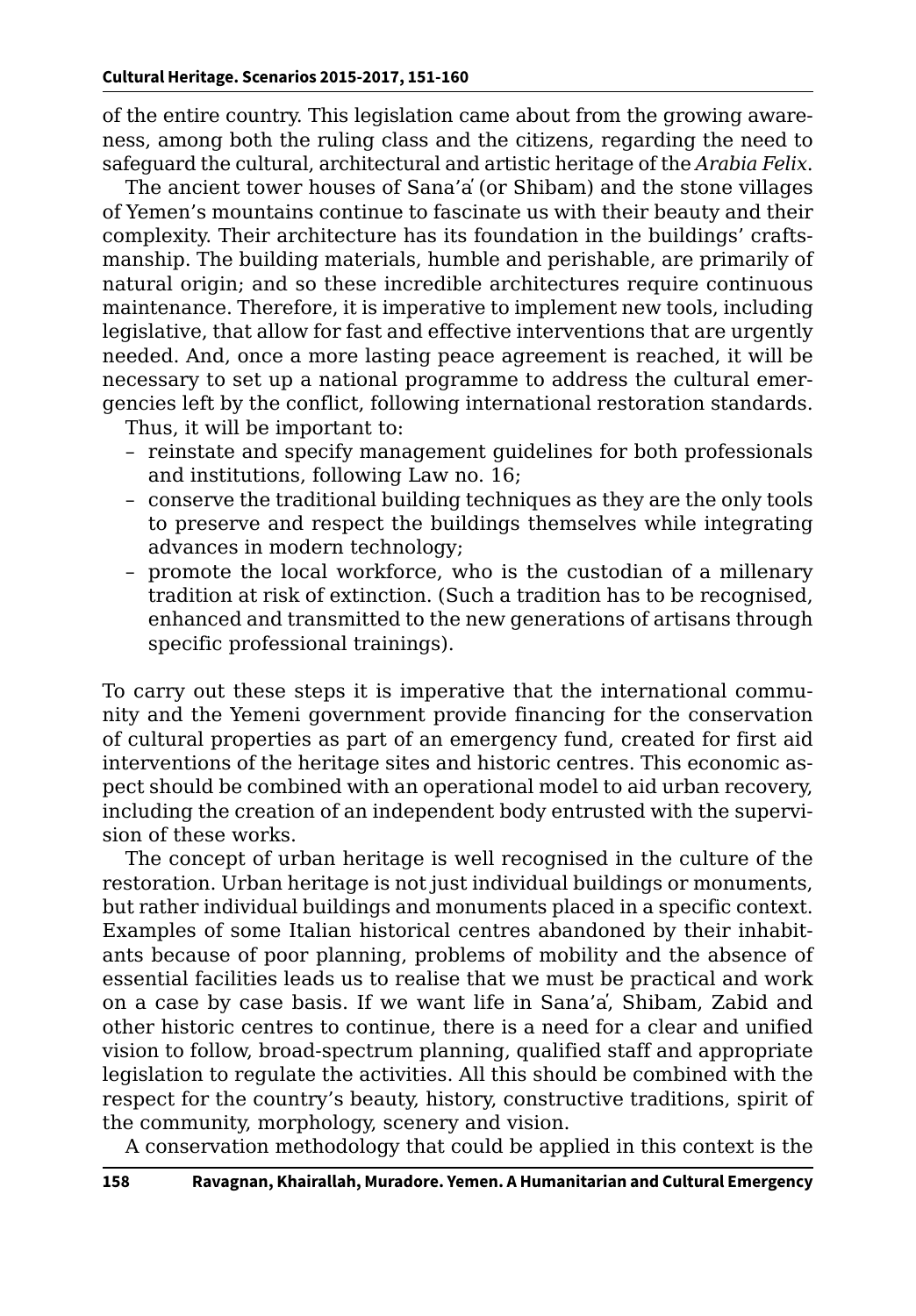'adapted' restoration mentioned by Jaques Feiner in his 1997 work. Feiner has developed an analysis of the architectural styles and types of buildings in Sana'a̕, where he also advanced proposals for the conservation of the city, which combine the conservation of heritage with the right to use public and private spaces, typical of every city, in accordance with its traditions. He proposed interventions through restoration works that, though keeping their traditional character, would make them comfortably habitable. He also suggested promoting ancient knowledge by involving the local workforce specialised in the use of traditional materials and techniques.

In this way, it would be possible to proceed with the restoration of abandoned buildings or those in ruin, with the revitalisation of the urban fabric in the historic center, by boosting employment and generating income. Bonnanfant noted (1996) that, although the use and maintenance of local materials are more expensive than modern materials such as cement, ancient building systems are the only ones capable of ensuring the functionality of the structures without compromising their stability as they were conceived and developed for the climate and geological conditions of the region. In addition, they are also the only materials capable of conserving beauty, humanity, force, vital energy, and identity.

Finally, the creation of a managing independent body or committee would allow both the planning and the realisation of restoration projects, the qualitative works monitoring and compliance (with current regulations) and full financial transparency. There is no doubt that the future of Yemen is in danger, not only because of the political vacuum it could face but also because of the delicate re-building process it will have to undertake. As the international community has not been able to prevent violence from worsening, it must assist Yemeni institutions economically and logistically through the various UN agencies and NGOs. International aid must be used to sustain not only Yemen's humanitarian needs but also its cultural needs, as Yemeni heritage is a vital world heritage.

Practices, traditions and skills represent the common legacy of a community and a fundamental component of its living culture. (Urbinati 2012, 59)

Hence, concrete actions must be taken for both the conservation and reconstruction needs of Yemen's cultural heritage but also to support the people of Yemen in recovering after the difficulties they have faced, as well as build their resilience.